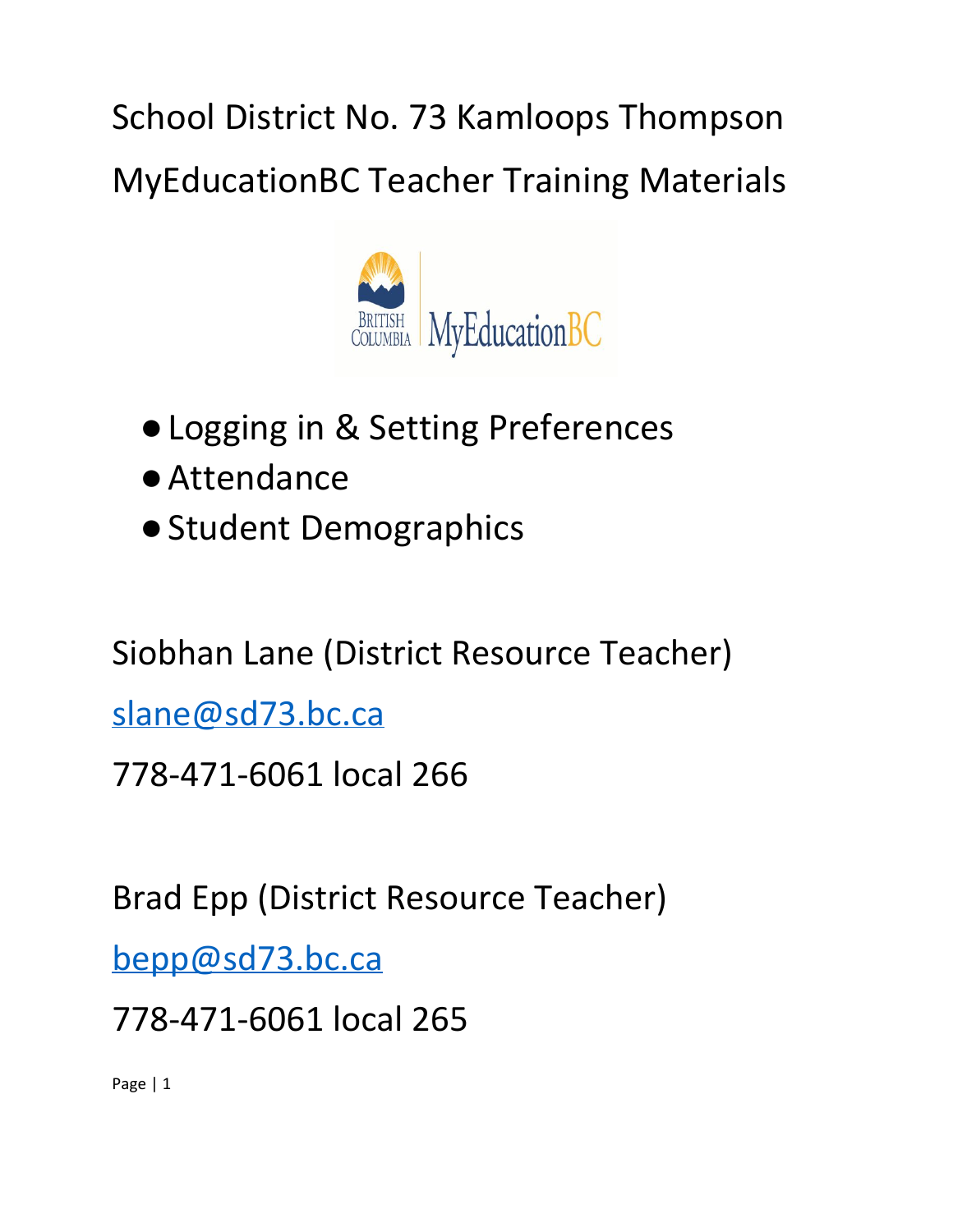# Navigation & Settings

### Logging In

- 1. Go to your URL bar (Control-L on most browsers).
- 2. Enter the following URL by typing the following into your URL bar (you can copy and paste this):

myed73.sd73.bc.ca

You should arrive at this page.



3. Click on this link:

**MyEducationBC LOG IN** 

- 4. Enter your Login ID (your school district email address). Ex. bepp@sd73.bc.ca
- 5. Enter your password (you will be provided your initial password via your school administrator).
- 6. Once logged in, you will be forced to change your password. Your new password must be at least 8 characters and contain at least one of each:
	- a. uppercase letter
	- b. lowercase letter
	- c. number
	- d. special character (ex. #, \$, %)

**Security note: Don't tell your browser to remember your username and password.**

### Setting Preferences

1. Click on Set Preferences at the top right.



#### **Setting General Preferences**

- 2. Change Locale to Canada.
- 3. Check/uncheck show lower page controls depending on personal preference.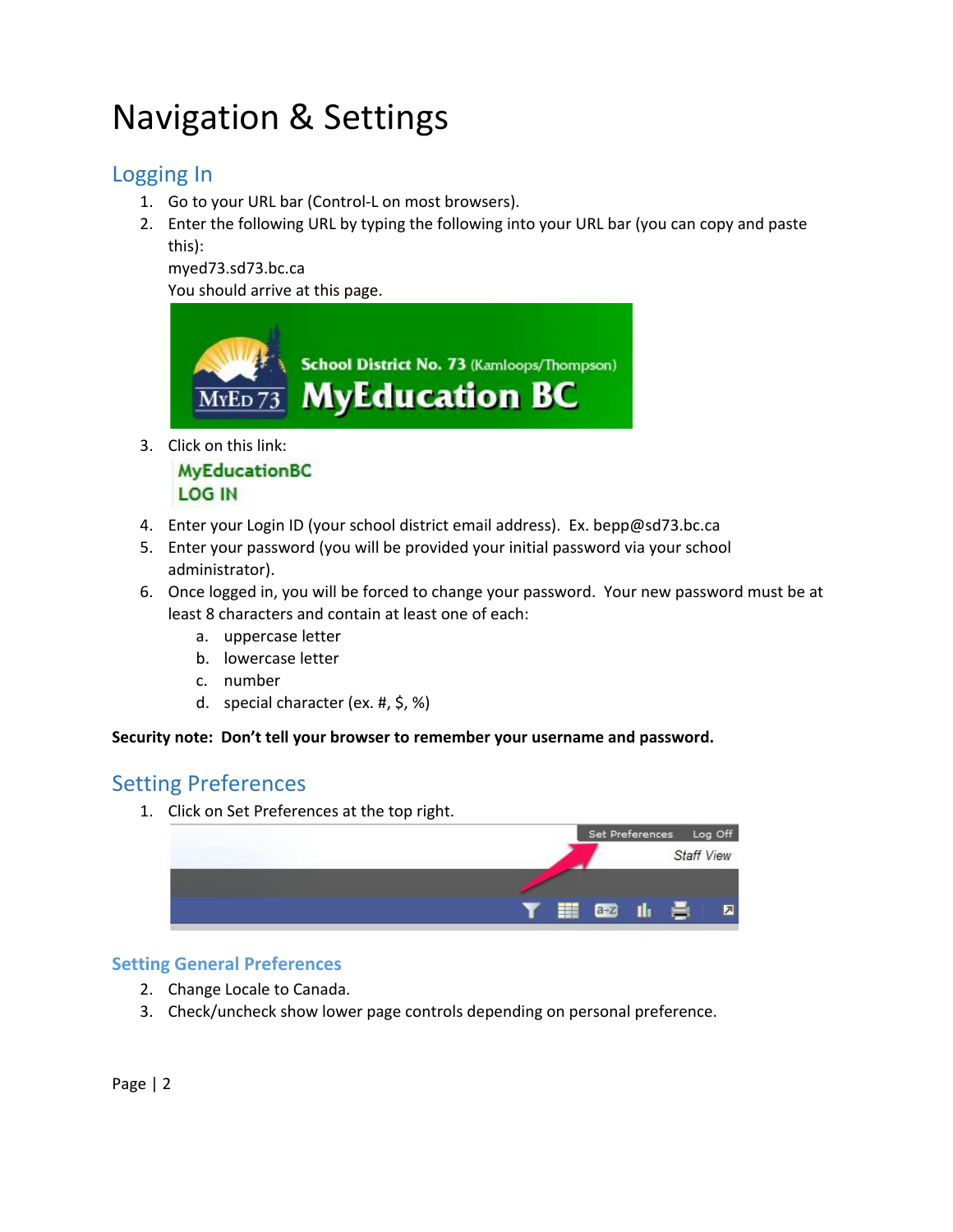- 4. Check/ uncheck Warn on Save if you do/do not want to be warned every time you save. Then press OK.
- 5. Click again on Set Preferences at the top right.

#### **Setting Security Preferences**

6. Complete the table, **do not change the primary email address**!

| General                                         | <b>Security</b> | Gradebook | Communication            |  |
|-------------------------------------------------|-----------------|-----------|--------------------------|--|
| <b>Primary email</b><br>Alternate email         |                 |           | Barinder.Bryant@sd.bc.ca |  |
| <b>Security question</b>                        |                 |           |                          |  |
| <b>Security answer</b><br><b>Confirm answer</b> |                 |           |                          |  |
| Password                                        |                 | Change    |                          |  |
| Cancel                                          |                 |           |                          |  |

7. You may also check the Security tab and make changes if you wish, such as putting in your *alternate email address.*

#### Navigation

1. When navigating within the MyEducationBC environment, use the buttons in the software to navigate the site. Do not use the browser navigation buttons once you have entered into MyEducationBC



2. Make sure to allow "pop-ups" for this site.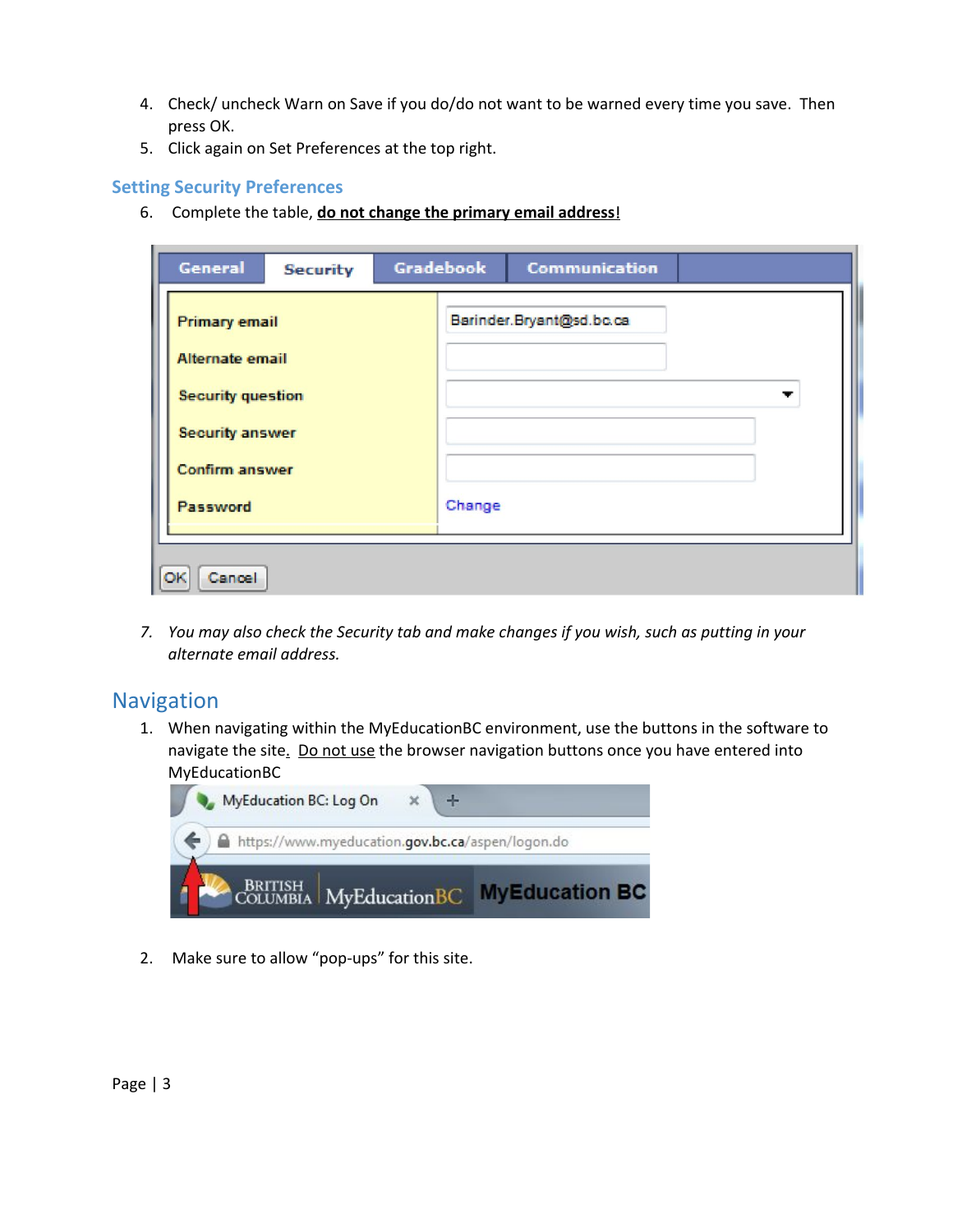# Attendance Tutorial

## Attendance (Elementary Schools)

1. Click on the **Attendance**top tab.



2. For morning attendance, click on the ATT--AM course. For afternoon attendance, click on the ATT-- PM course.

| <b>Course</b> | <b>Description</b>   |
|---------------|----------------------|
| ATT--AM-01    | <b>AM Attendance</b> |
| ATT--PM-01    | <b>PM</b> Attendance |

**Note:** Prep teachers who take attendance will see more than 2 courses in this list. Choose the appropriate course based upon the 2 digit code at the end of the course (it is the division) you can also refer to the **Clssrm**(Classroom) heading to help.

- 3. Click on the **A**if student absent, **L**if late.
- 4. Repeat for other students in the class as necessary
- 5. Click **Post**to save your attendance.

Port of the con-

| Attendance for: 4 29/09/2014<br>26 records |                                                                                                                                                                                                                                                                                                                                                                                                                                                                                       |                         |                         |      |                  |              |                          |
|--------------------------------------------|---------------------------------------------------------------------------------------------------------------------------------------------------------------------------------------------------------------------------------------------------------------------------------------------------------------------------------------------------------------------------------------------------------------------------------------------------------------------------------------|-------------------------|-------------------------|------|------------------|--------------|--------------------------|
| Pupit #                                    | <b>Name</b>                                                                                                                                                                                                                                                                                                                                                                                                                                                                           | <b>Daily Attendance</b> | <b>Class Attendance</b> | Code |                  |              |                          |
|                                            |                                                                                                                                                                                                                                                                                                                                                                                                                                                                                       | Present                 | Present                 |      | A                | $\Box L$     | $\overline{\phantom{a}}$ |
|                                            |                                                                                                                                                                                                                                                                                                                                                                                                                                                                                       | Present                 | Present                 |      | $\,$ $\,$        | $-1$         | $\rightarrow$            |
|                                            | -                                                                                                                                                                                                                                                                                                                                                                                                                                                                                     | Present                 | Present                 |      | A.               | $\mathbf{L}$ | ×                        |
|                                            | -                                                                                                                                                                                                                                                                                                                                                                                                                                                                                     | Present                 | Present                 |      | A                | з.           | ×                        |
|                                            | -                                                                                                                                                                                                                                                                                                                                                                                                                                                                                     | Present                 | Present                 |      | $-16 -$          | <b>CALL</b>  |                          |
|                                            | ×                                                                                                                                                                                                                                                                                                                                                                                                                                                                                     | Present                 | Present                 |      | $A \t1$          |              |                          |
| œ                                          | u.                                                                                                                                                                                                                                                                                                                                                                                                                                                                                    | Present                 | Present                 |      | A                | $-1$         | $\mu$                    |
| $=$                                        | $\frac{1}{2} \left( \frac{1}{2} \right) \left( \frac{1}{2} \right) \left( \frac{1}{2} \right) \left( \frac{1}{2} \right) \left( \frac{1}{2} \right) \left( \frac{1}{2} \right) \left( \frac{1}{2} \right) \left( \frac{1}{2} \right) \left( \frac{1}{2} \right) \left( \frac{1}{2} \right) \left( \frac{1}{2} \right) \left( \frac{1}{2} \right) \left( \frac{1}{2} \right) \left( \frac{1}{2} \right) \left( \frac{1}{2} \right) \left( \frac{1}{2} \right) \left( \frac$<br>×       | Present                 | Present                 |      | A.               | .u           | ×                        |
| <b>STAR</b>                                | ٠                                                                                                                                                                                                                                                                                                                                                                                                                                                                                     | Present                 | Present                 |      | $\blacktriangle$ | $\sim$ L     | $\boldsymbol{r}$         |
| m                                          | $22^{\circ}$                                                                                                                                                                                                                                                                                                                                                                                                                                                                          | Present                 | Present                 |      | $\lambda$        | $-1$         | $\cdot$ $\tau$           |
|                                            | $\frac{1}{2} \left( \frac{1}{2} \right) \left( \frac{1}{2} \right) \left( \frac{1}{2} \right) \left( \frac{1}{2} \right) \left( \frac{1}{2} \right) \left( \frac{1}{2} \right) \left( \frac{1}{2} \right) \left( \frac{1}{2} \right) \left( \frac{1}{2} \right) \left( \frac{1}{2} \right) \left( \frac{1}{2} \right) \left( \frac{1}{2} \right) \left( \frac{1}{2} \right) \left( \frac{1}{2} \right) \left( \frac{1}{2} \right) \left( \frac{1}{2} \right) \left( \frac$<br>m<br>■■ | Present                 | Present                 |      | A.               | s.           | $\overline{r}$           |
|                                            | $\frac{1}{2} \left( \frac{1}{2} \right) \left( \frac{1}{2} \right) \left( \frac{1}{2} \right) \left( \frac{1}{2} \right) \left( \frac{1}{2} \right) \left( \frac{1}{2} \right) \left( \frac{1}{2} \right) \left( \frac{1}{2} \right) \left( \frac{1}{2} \right) \left( \frac{1}{2} \right) \left( \frac{1}{2} \right) \left( \frac{1}{2} \right) \left( \frac{1}{2} \right) \left( \frac{1}{2} \right) \left( \frac{1}{2} \right) \left( \frac{1}{2} \right) \left( \frac$<br>u.<br>× | Present                 | Present                 |      | A.               | ×            | ×                        |